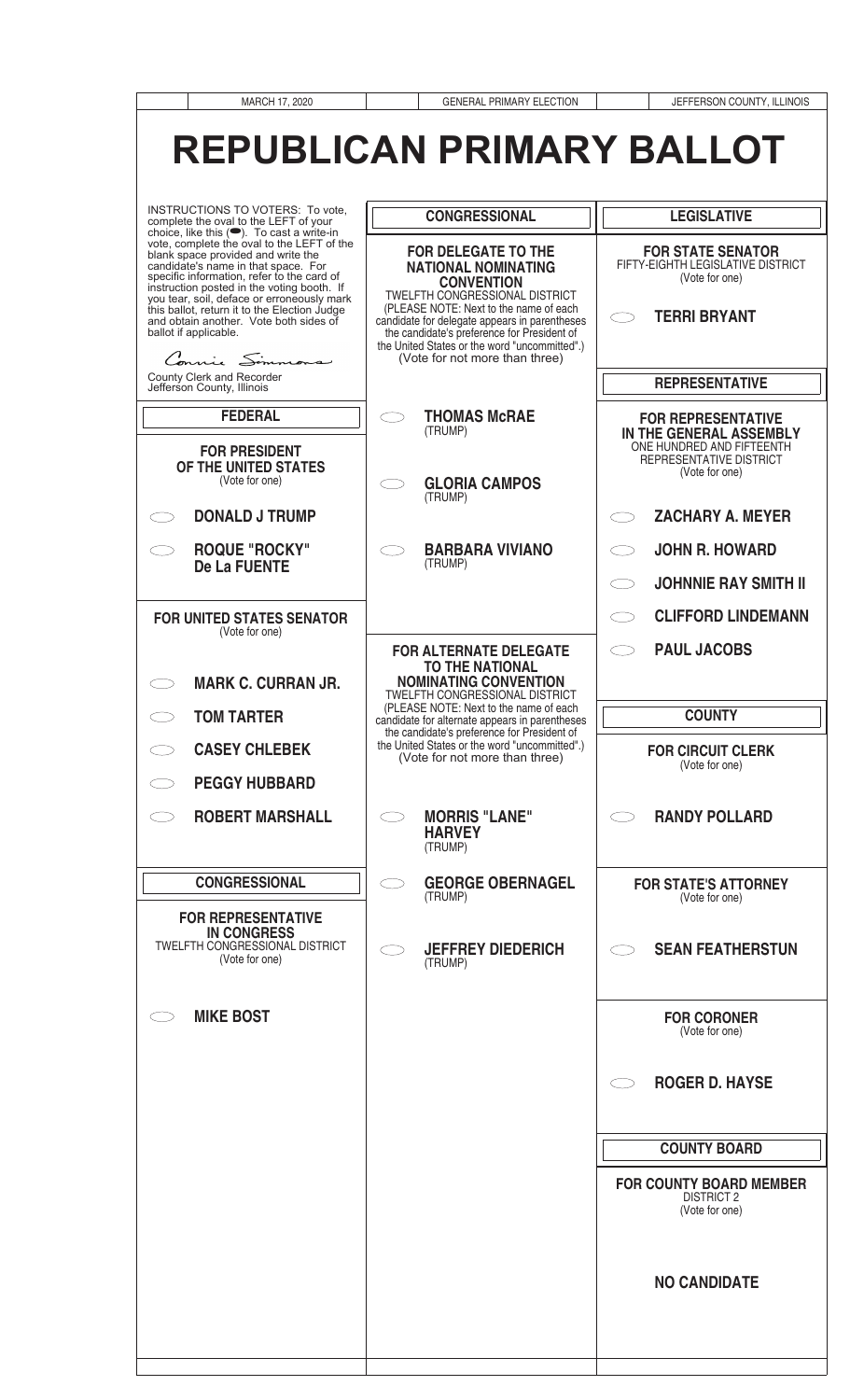| <b>COUNTY BOARD</b>                                                    | <b>COUNTY BOARD</b>                                                                                                                                        | <b>PRECINCT</b>                                                                       |
|------------------------------------------------------------------------|------------------------------------------------------------------------------------------------------------------------------------------------------------|---------------------------------------------------------------------------------------|
| <b>FOR COUNTY BOARD MEMBER</b><br><b>DISTRICT 3</b><br>(Vote for one)  | <b>FOR COUNTY BOARD MEMBER</b><br><b>DISTRICT 13</b><br>(Vote for one)                                                                                     | <b>FOR PRECINCT</b><br><b>COMMITTEEPERSON</b><br><b>BLISSVILLE</b><br>(Vote for one)  |
| <b>JOEY McDERMOTT</b>                                                  | <b>NO CANDIDATE</b>                                                                                                                                        | <b>JOHNNIE RAY SMITH II</b>                                                           |
| <b>FOR COUNTY BOARD MEMBER</b><br><b>DISTRICT 4</b><br>(Vote for one)  | <b>JUDICIAL</b><br><b>FOR JUDGE OF THE</b><br><b>SUPREME COURT</b><br>FIFTH JUDICIAL DISTRICT<br>(To fill the vacancy of the                               | <b>FOR PRECINCT</b><br><b>COMMITTEEPERSON</b><br>CASNER<br>(Vote for one)             |
| <b>CLIFFORD "CJ"</b><br><b>ALEXANDER</b>                               | Hon. LLoyd A. Karmeier)<br>(Vote for one)                                                                                                                  | <b>STEVEN K. DRAEGE</b>                                                               |
| <b>TIMOTHY T. MARLOW</b>                                               | <b>DAVID K. OVERSTREET</b><br>JOHN B. BARBERIS, JR.                                                                                                        | <b>FOR PRECINCT</b><br><b>COMMITTEEPERSON</b><br>DODDS 1<br>(Vote for one)            |
| <b>FOR COUNTY BOARD MEMBER</b><br><b>DISTRICT 5</b><br>(Vote for one)  | <b>FOR JUDGE OF THE</b><br><b>APPELLATE COURT</b><br>FIFTH JUDICIAL DISTRICT<br>(To fill the vacancy of the<br>Hon. Melissa Ann Chapman)<br>(Vote for one) | <b>NO CANDIDATE</b><br><b>FOR PRECINCT</b>                                            |
| <b>RANDY JAY EDWARDS</b>                                               | <b>MARK M. BOIE</b><br>$\bigcirc$                                                                                                                          | <b>COMMITTEEPERSON</b><br>DODDS <sub>2</sub><br>(Vote for one)                        |
| <b>FOR COUNTY BOARD MEMBER</b><br><b>DISTRICT 9</b><br>(Vote for one)  | <b>KATHERINE RUOCCO</b><br>$\bigcirc$                                                                                                                      | <b>WALTER NADOLSKI</b>                                                                |
| <b>ROBERT J. WHITE</b><br><b>ADAM ORTGIESEN</b>                        | <b>FOR JUDGE OF THE</b><br><b>CIRCUIT COURT</b><br>SECOND JUDICIAL CIRCUIT<br>(To fill the vacancy of the<br>Hon. David K. Overstreet)<br>(Vote for one)   | <b>FOR PRECINCT</b><br><b>COMMITTEEPERSON</b><br><b>ELK PRAIRIE</b><br>(Vote for one) |
| <b>FOR COUNTY BOARD MEMBER</b>                                         | <b>SCOTT QUINN</b>                                                                                                                                         | <b>MARIBETH ROWE</b>                                                                  |
| <b>DISTRICT 11</b><br>(Vote for one)                                   | <b>COURTNEY COX</b><br>$\bigcirc$<br><b>MATTHEW J. HARTRICH</b><br>$\subset$                                                                               | <b>FOR PRECINCT</b><br><b>COMMITTEEPERSON</b><br><b>FARRINGTON</b><br>(Vote for one)  |
| <b>NO CANDIDATE</b>                                                    | <b>PRECINCT</b>                                                                                                                                            | <b>MARK DONOHO</b>                                                                    |
| <b>FOR COUNTY BOARD MEMBER</b><br><b>DISTRICT 12</b><br>(Vote for one) | <b>FOR PRECINCT</b><br><b>COMMITTEEPERSON</b><br><b>BALD HILL</b><br>(Vote for one)                                                                        | <b>FOR PRECINCT</b><br><b>COMMITTEEPERSON</b><br><b>FIELD</b><br>(Vote for one)       |
| <b>NO CANDIDATE</b>                                                    | <b>JEFFREY M. NOWLAND</b>                                                                                                                                  | <b>NO CANDIDATE</b>                                                                   |
|                                                                        |                                                                                                                                                            |                                                                                       |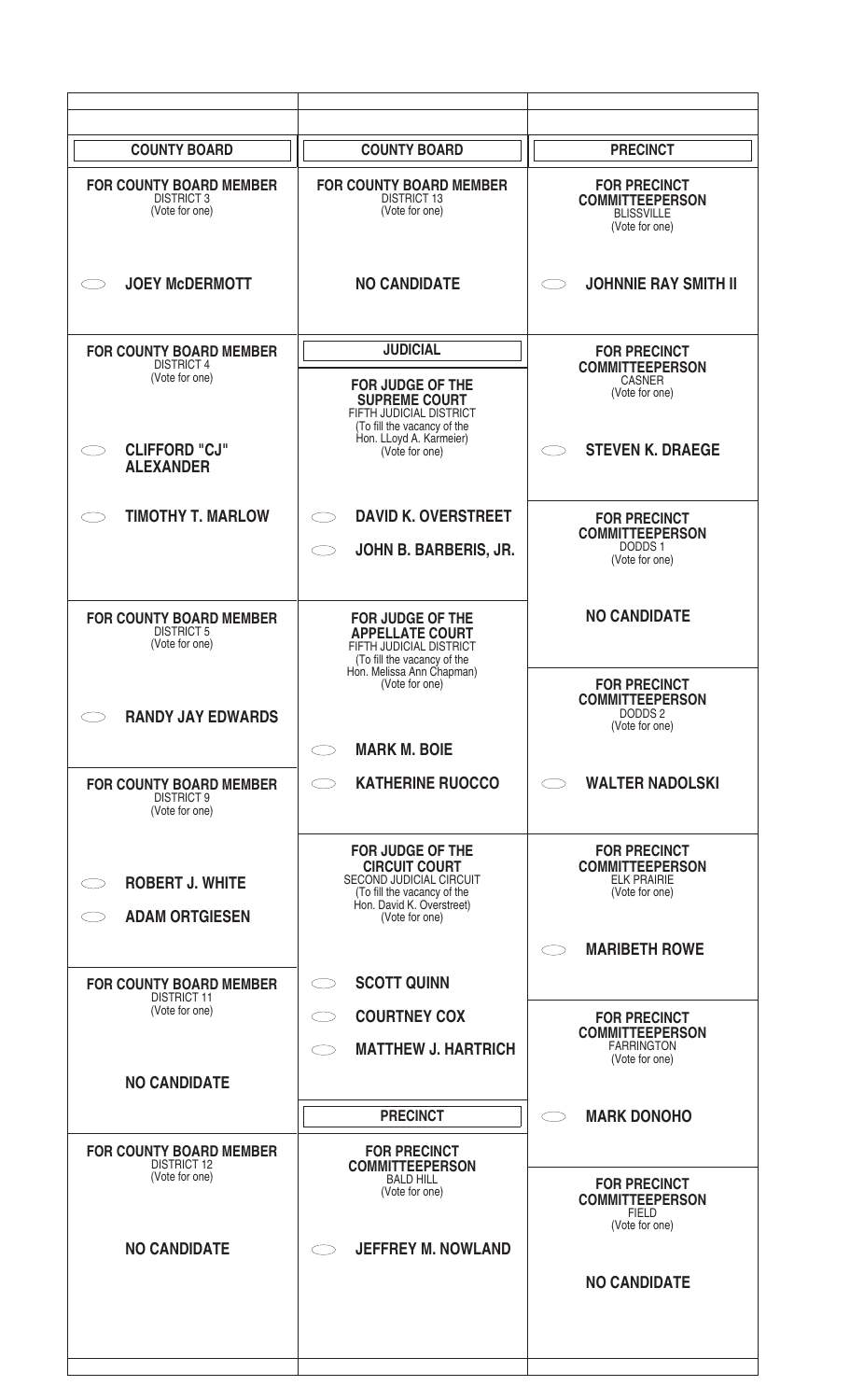| <b>PRECINCT</b>                                                                          | <b>PRECINCT</b>                                                                        | <b>PRECINCT</b>                                                                        |
|------------------------------------------------------------------------------------------|----------------------------------------------------------------------------------------|----------------------------------------------------------------------------------------|
| <b>FOR PRECINCT</b><br><b>COMMITTEEPERSON</b><br><b>GRAND PRAIRIE</b><br>(Vote for one)  | <b>FOR PRECINCT</b><br><b>COMMITTEEPERSON</b><br>MT. VERNON 5<br>(Vote for one)        | <b>FOR PRECINCT</b><br><b>COMMITTEEPERSON</b><br>ROME <sub>1</sub><br>(Vote for one)   |
| <b>MATTHEW K. HAILS</b>                                                                  | <b>RANDY WINN</b>                                                                      | <b>CHARLES H. BURGE</b>                                                                |
| <b>FOR PRECINCT</b><br><b>COMMITTEEPERSON</b><br><b>MCCLELLAN</b><br>(Vote for one)      | <b>FOR PRECINCT</b><br><b>COMMITTEEPERSON</b><br>MT. VERNON 6<br>(Vote for one)        | <b>FOR PRECINCT</b><br><b>COMMITTEEPERSON</b><br>ROME <sub>2</sub><br>(Vote for one)   |
| <b>SHANE M WILLIAMS</b>                                                                  | <b>NO CANDIDATE</b>                                                                    | <b>KENT McDERMOTT</b>                                                                  |
| <b>FOR PRECINCT</b><br><b>COMMITTEEPERSON</b><br><b>MOORES PRAIRIE</b><br>(Vote for one) | <b>FOR PRECINCT</b><br><b>COMMITTEEPERSON</b><br>MT. VERNON 7<br>(Vote for one)        | <b>FOR PRECINCT</b><br><b>COMMITTEEPERSON</b><br>SHILOH <sub>1</sub><br>(Vote for one) |
| <b>CHRISTINE J. WOLF</b>                                                                 | <b>NO CANDIDATE</b>                                                                    | <b>NO CANDIDATE</b>                                                                    |
| <b>FOR PRECINCT</b><br><b>COMMITTEEPERSON</b><br>MI. VEHNUN I<br>(Vote for one)          | <b>FOR PRECINCT</b><br><b>COMMITTEEPERSON</b><br><b>MI. VERNON 8</b><br>(Vote for one) | <b>FOR PRECINCT</b><br><b>COMMITTEEPERSON</b><br>SHILUH 2<br>(Vote for one)            |
| <b>NO CANDIDATE</b>                                                                      | <b>RICHARD L.</b><br><b>STUBBLEFIELD</b>                                               | <b>JOEY McDERMOTT</b>                                                                  |
| <b>FOR PRECINCT</b><br><b>COMMITTEEPERSON</b><br>MT. VERNON 2<br>(Vote for one)          | <b>FOR PRECINCT</b><br><b>COMMITTEEPERSON</b><br>MT. VERNON 9<br>(Vote for one)        | <b>FOR PRECINCT</b><br><b>COMMITTEEPERSON</b><br>SHILOH <sub>3</sub><br>(Vote for one) |
| <b>NO CANDIDATE</b>                                                                      | <b>NO CANDIDATE</b>                                                                    | <b>RICHARD "DICK" MARTIN</b>                                                           |
| Write-in<br><b>FOR PRECINCT</b><br><b>COMMITTEEPERSON</b><br>MT. VERNON 3                | <b>FOR PRECINCT</b><br><b>COMMITTEEPERSON</b><br>MT. VERNON 10<br>(Vote for one)       | <b>FOR PRECINCT</b><br><b>COMMITTEEPERSON</b><br>SHILOH 4<br>(Vote for one)            |
| (Vote for one)                                                                           | <b>NO CANDIDATE</b>                                                                    | <b>NO CANDIDATE</b>                                                                    |
| <b>CASSANDRA</b><br><b>McDERMOTT</b>                                                     | <b>FOR PRECINCT</b>                                                                    | <b>FOR PRECINCT</b>                                                                    |
| <b>FOR PRECINCT</b><br><b>COMMITTEEPERSON</b><br>MT. VERNON 4<br>(Vote for one)          | <b>COMMITTEEPERSON</b><br><b>PENDLETON</b><br>(Vote for one)                           | <b>COMMITTEEPERSON</b><br>SHILOH <sub>5</sub><br>(Vote for one)                        |
| <b>NO CANDIDATE</b>                                                                      | <b>H. GERALD ROBERTSON</b>                                                             | <b>NO CANDIDATE</b>                                                                    |
|                                                                                          |                                                                                        |                                                                                        |